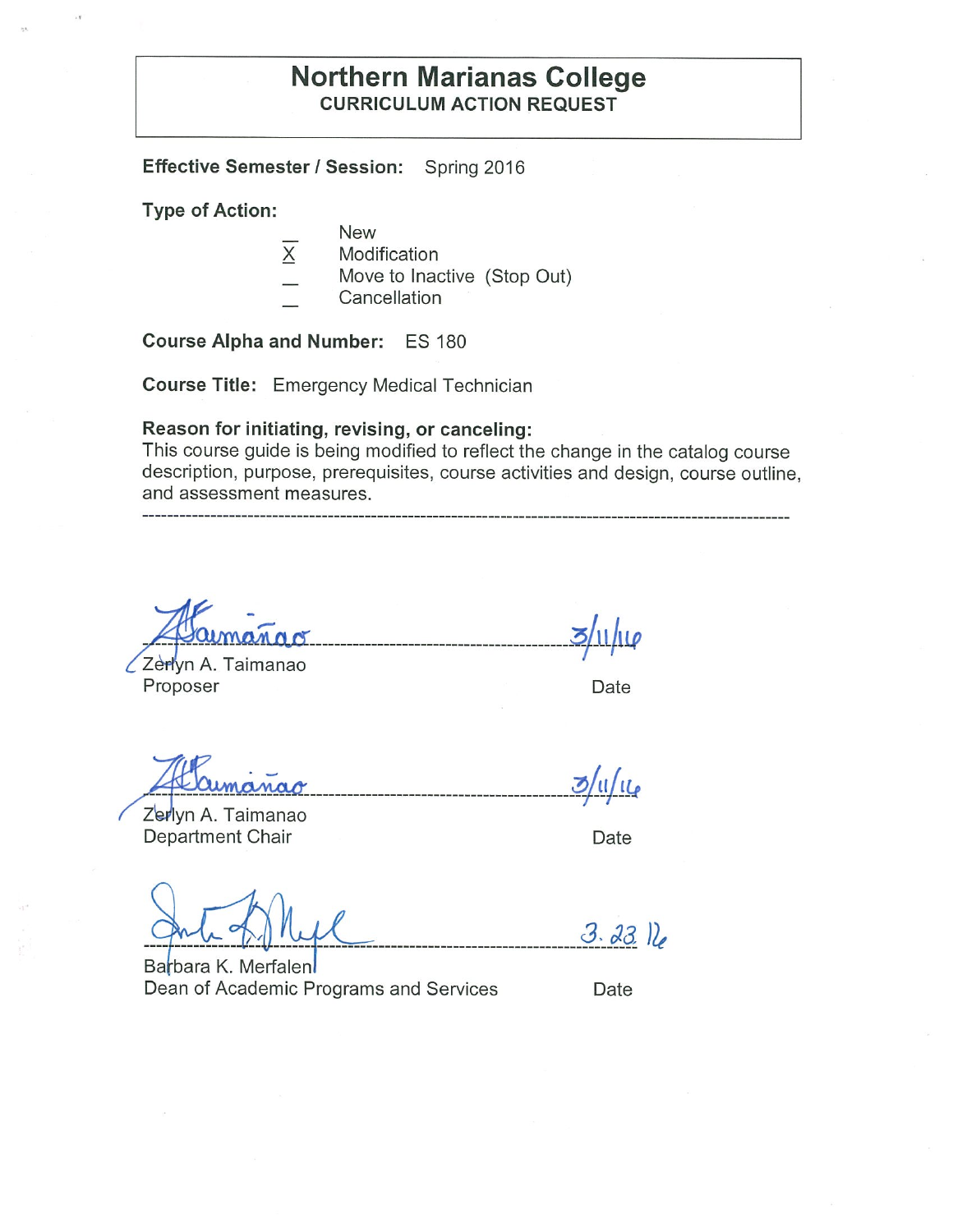**Course: ES 180 Emergency Medical Technician** 

#### **1. Department**

Criminal Justice

#### **2. Purpose**

The purpose of this course is to provide training in the career structure of the Emergency Medical Technician. The target population consists of the Department of Fire and Emergency Medical Services cadets.

### **3. Description**

**A. Required/Recommended Textbook(s) and Related Materials**  Required:

Dickenson, Edward T., O'Keefe, Michael F., Limmer, Daniel. Emergency Care. 10/E © 2005. Upper Saddle River, NJ: Pearson/Prentice Hall.

Readability level: Grade 10

### **B. Contact Hours**

- **1. Lecture:** 8 hours per week / 120 hours per semester
- **2. Lab:** N/A
- **3. Other:** N/A

#### **C. Credits**

- **1. Number:** 8
- **2. Type:** Regular Degree Credits

### **D. Catalogue Course Description**

This course presents the required skills and activities of an emergency medical technician including patient assessment, emergency care, safe response to the scene, transportation to the hospital, and roles in community health initiatives.

# **E. Degree or Certificate Requirements Met by Course**

This is a required course for the Department of Fire and Emergency Medical Services cadets/students enrolled in the Fire Science Technology Certificate Program.

#### **F. Course Activities and Design**

Demonstrations, lecture and discussion sessions form the basis from which the knowledge and skills are developed during this course.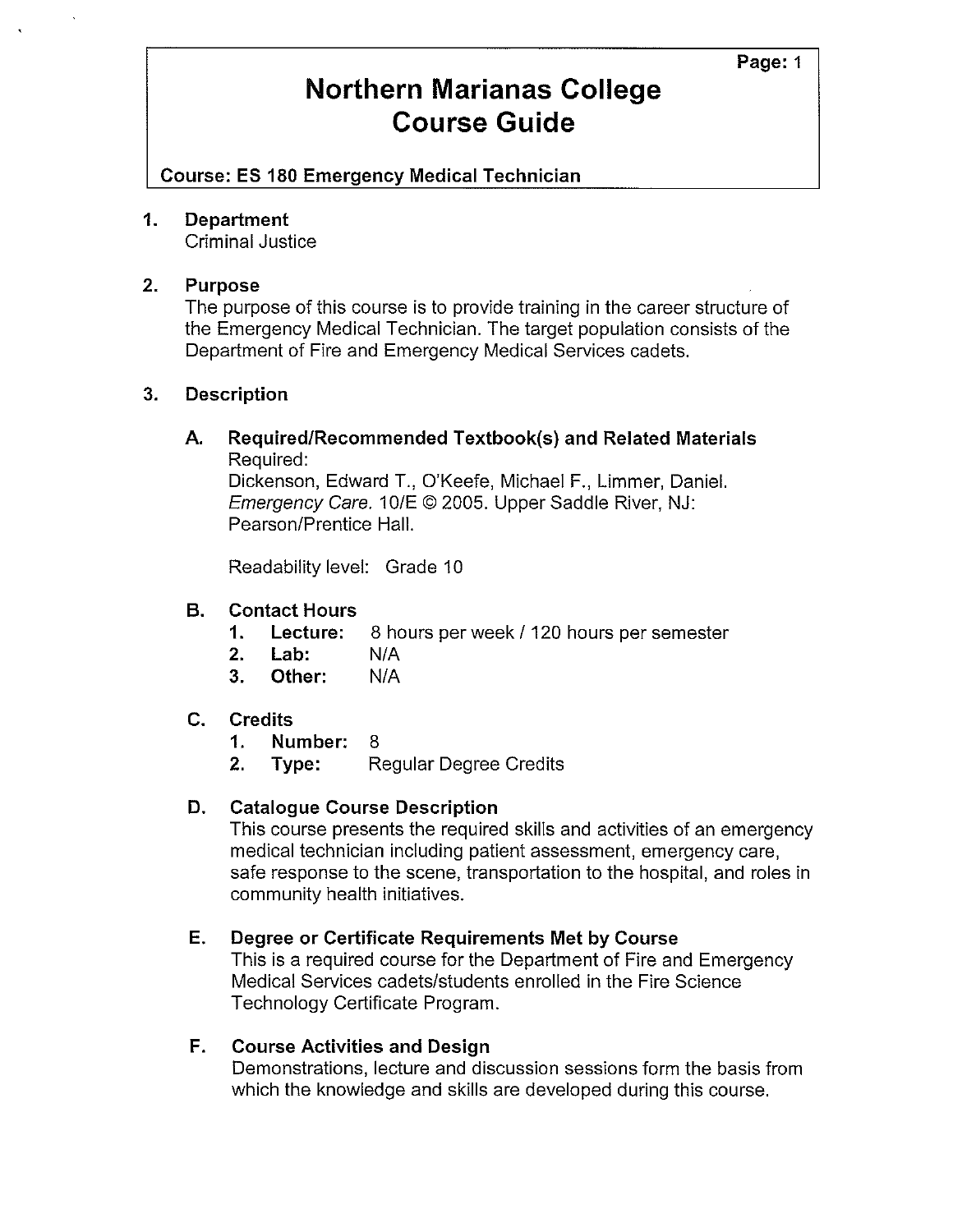**Course: ES 180 Emergency Medical Technician** 

- **4. Course Prerequisite(s); Concurrent Course Enrollment; Required English/Mathematics Placement Level(s)**  Prerequisite(s): Currently employed or a cadet with the Department of Fire and Emergency Medical Services. English Placement Level: EN 101 Math Placement Level: None
- **5. Estimated Cost of Course; Instructional Resources Needed**  Cost to the Student: Tuition for an 8-credit course and the cost of the textbook.

Cost to the College: Instructor's salary

Instructional resources needed for this course include: N/A

### **6. Method of Evaluation**

Student grades will be based on the regular letter grade system as described below:

| A: Excellent-grade points:     | 4.0: |
|--------------------------------|------|
| B: Above average-grade points: | 3.0: |
| C: Average-grade points:       | 2.0: |
| D: Below average-grade points: | 1.0: |
| F: Failure-grade points:       | 0.0. |

NMC's grading and attendance policies will be followed.

### **7. Course Outline**

This is a topical outline and does not necessarily indicate the sequence in which the material will be presented.

- 1.0 Introduction to Emergency Medical Care;
- 2.0 The Well-Being of the Emergency Medical Technician;
- 3.0 Medical and Legal Issues;
- 4.0 The Human Body;
- 5.0 Lifting and Moving Patients;
- 6.0 Airway Management;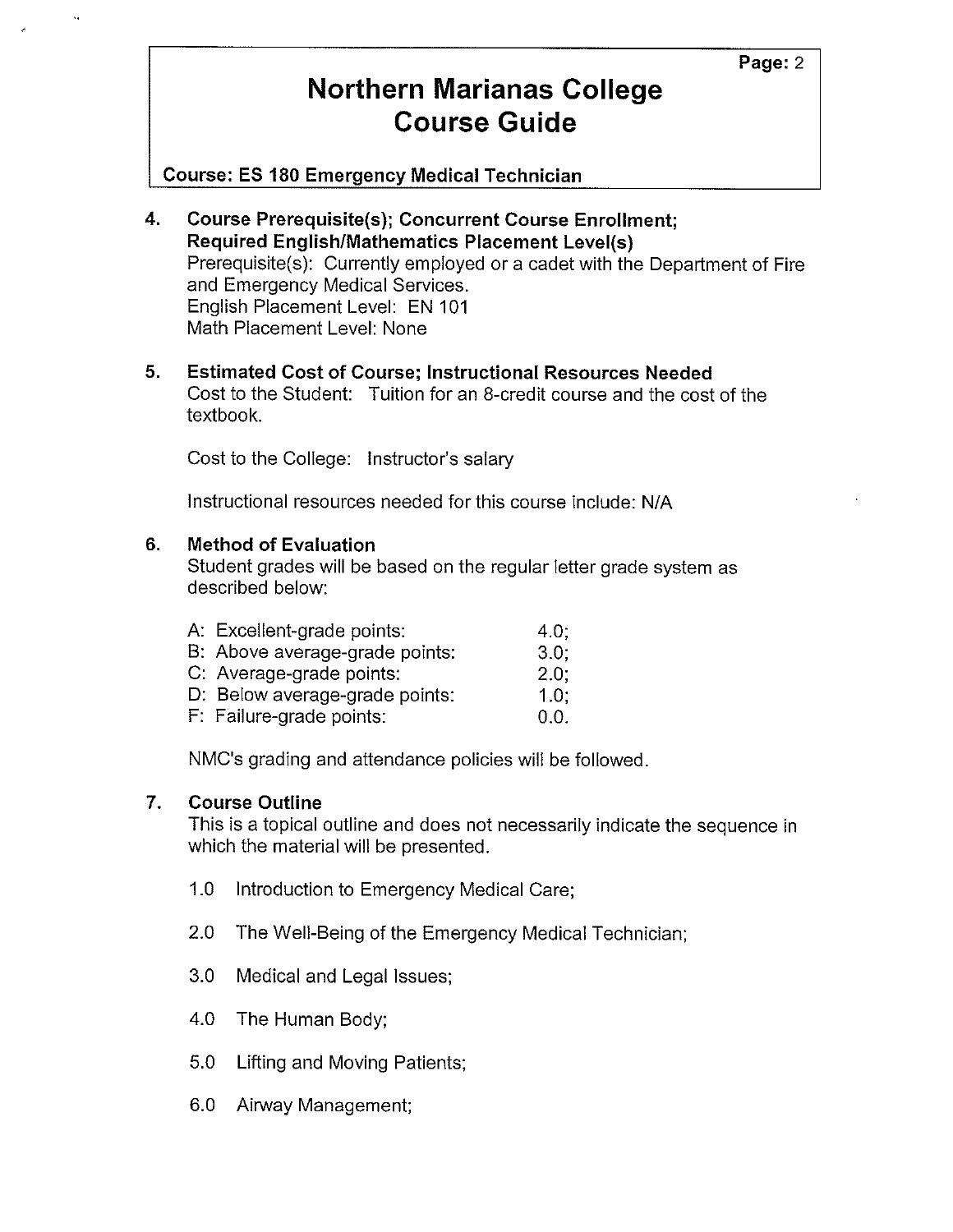# **Course: ES 180 Emergency Medical Technician**

- 7.0 Scene Size-Up and Safety;
- 8.0 The Initial Assessment;
- 9.0 Vital Signs and Patient History;
- 10.0 Physical Exam Assessment of Trauma Patient;
- 11.0 Focused History and Medical Exam Assessment of Medical Patient;
- 12.0 On-Going Assessment;
- 13.0 Communications;
- 14.0 Documentation and Pre-Hospital Care Report;
- 15.0 General Pharmacology Medications Emergency Medical; Technician can administer;
- 16.0 Respiratory;
- 17.0 Cardiac Emergency;
- 18.0 Acute Abdominal Emergencies;
- 19.0 Diabetes Emergencies and Altered mental Status;
- 20.0 Allergic Reactions;
- 21.0 Poisoning and Overdose Emergencies;
- 22.0 Environmental Emergencies;
- 23.0 Behavioral Emergencies;
- 24.0 Obstetrics and Gynecological Emergencies;
- 25.0 Putting It All Together for the Medical Patient;
- 26.0 Bleeding and Shock;
- 27.0 Soft Tissue Injuries;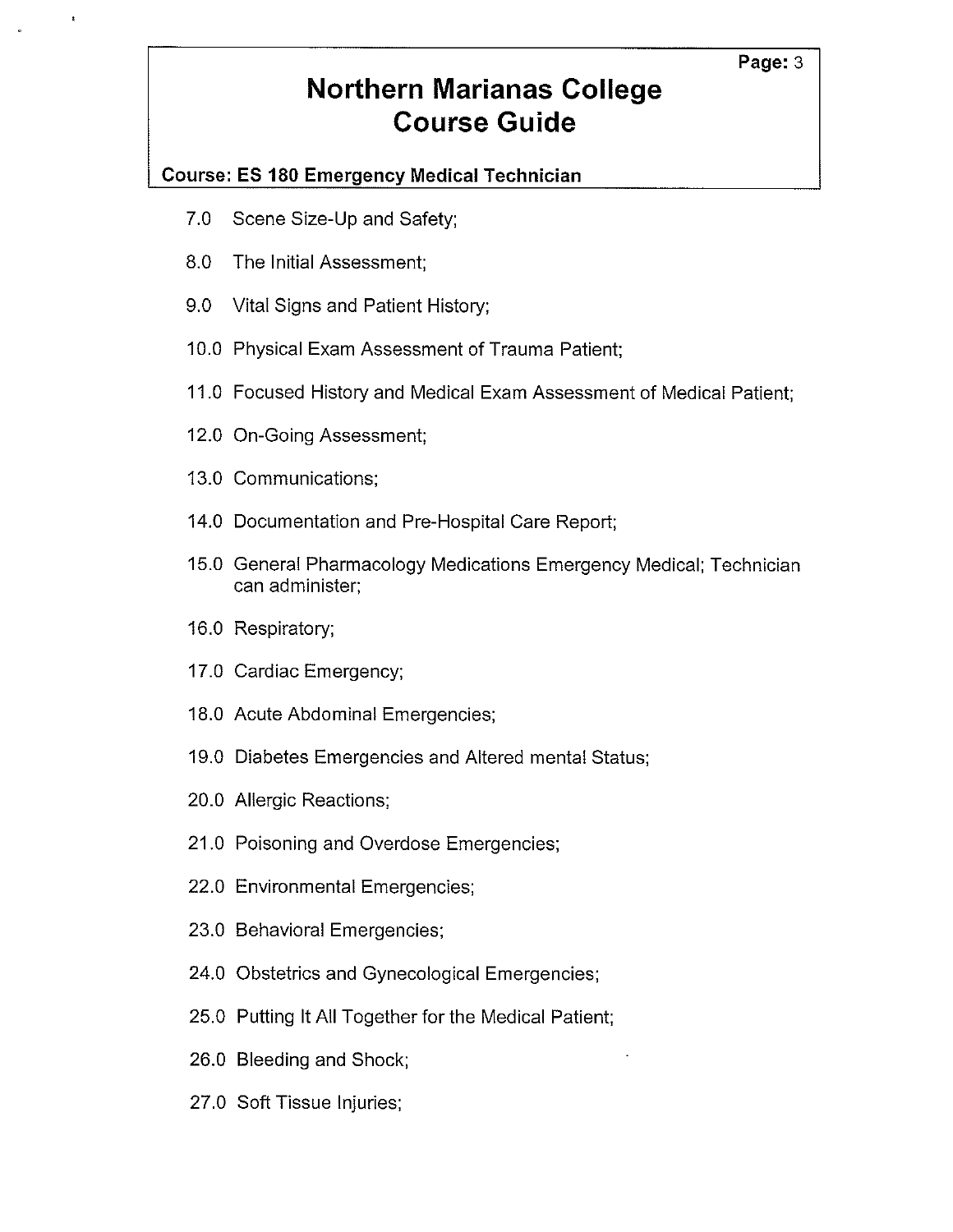# **Course: ES 180 Emergency Medical Technician**

28.0 Musculoskeletal Injuries;

ł.

- 29.0 Injuries to the Head and Spine;
- 30.0 Putting It All Together Managing the Trauma Patient;
- 31.0 Infants and Children;
- 32.0 Geriatric Patients;
- 33.0 Ambulance Operations;
- 34.0 Vehicle Rescue;
- 35.0 Special Operations;
- 36.0 Emergency Medical Services Response to Terrorism; and
- 37.0 Advanced Airway Management.

#### **8. Instructional Goals**

This course will introduce students to:

- 1.0 Trauma patient assessment and management;
- 2.0 Medical patient assessment and management;
- 3.0 Cardiac arrest management and automated external defibrillator;
- 4.0 Apneic patient bag-valve-mask;
- 5.0 Supine patient and spinal immobilization;
- 6.0 Seated patient spinal immobilization;
- 7.0 Long bone injury immobilization;
- 8.0 Joint injury mobilization;
- 9.0 Tracting splinting immobilization;
- 10.0 Bleeding control/shock management;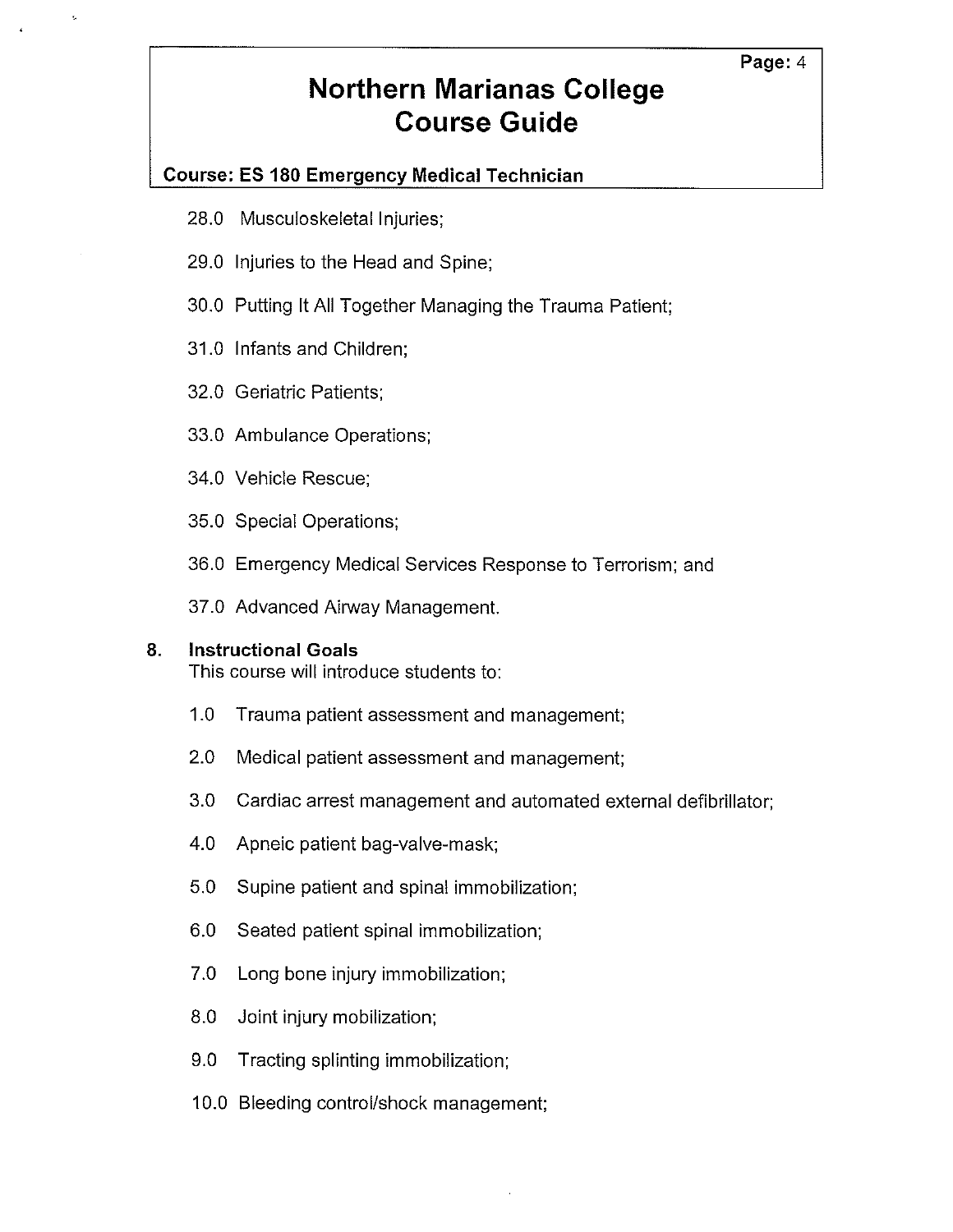# **Course: ES 180 Emergency Medical Technician**

- 11.0 Airway, oxygen and ventilation;
- 12.0 Mouth to mask with supplemental oxygen; and
- 13.0 Ventilatory management.

### **9. Student Learning Outcomes**

Upon successful completion of this course, students will be able to:

- 1.0 Carry out trauma patient assessment and management;
- 2.0 Carry out medical patient assessment and management;
- 3.0 Carry out cardiac arrest management;
- 4.0 Carry out apneic patient bag-valve-mask method;
- 5.0 Identify supine patient spinal immobilization;
- 6.0 Identify seated patient spinal immobilization;
- 7.0 Identify long bone injury immobilization;
- 8.0 Identify joint injury mobilization;
- 9.0 Carry out tracting and splinting immobilization;
- 10.0 Summarize bleeding control/shock management;
- 11.0 Identify airway, oxygen, and ventilation;
- 12.0 Identify mouth to mask supplemental oxygen; and
- 13.0 Identify ventilatory management.